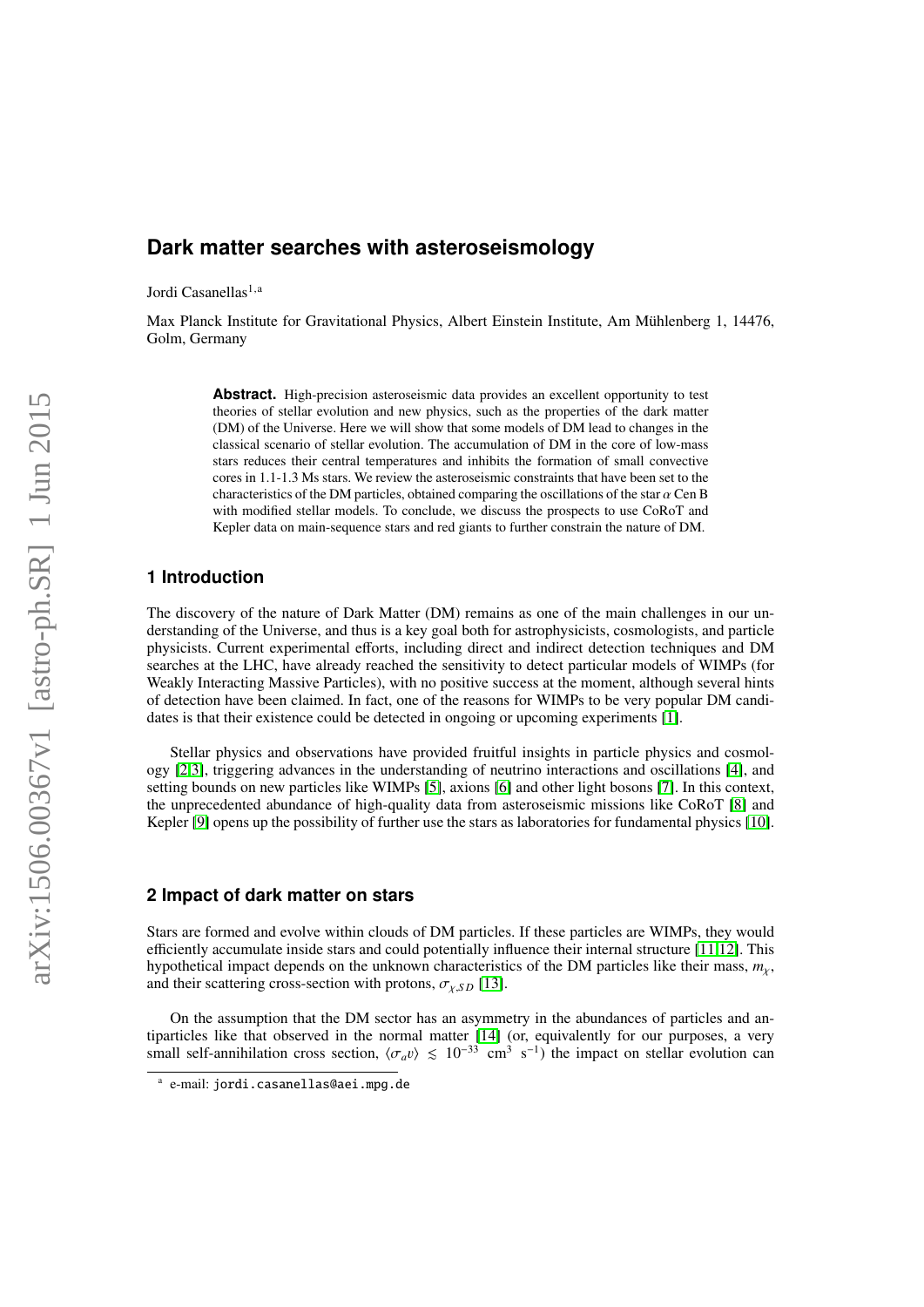#### EPJ Web of Conferences



<span id="page-1-0"></span>Fig. 1. Central temperatures (top) and densities (bottom) of the DM-modified stellar models that reproduce the observed properties of the star KIC 8006161, for different masses *<sup>m</sup>*χ and spin-dependent scattering cross sections on protons  $\sigma_{\nu,SD}$  of the DM particles. See Ref. [\[5\]](#page-3-0) for further details.

be noticeable. Although the density of DM in our region of the Galaxy is estimated to be very low,  $\rho_X \approx 0.4$  GeV cm<sup>-3</sup> [\[15\]](#page-3-10), it suffices to change the internal properties of stars similar to the Sun [\[5\]](#page-3-0).<br>In environments with greater DM densities, such as the center of the Milky Way and inside dwarf In environments with greater DM densities, such as the center of the Milky Way and inside dwarf galaxies and globular clusters, the impact on stars could be much larger [\[16](#page-3-11)[,17](#page-3-12)[,18](#page-3-13)[,19\]](#page-3-14), in particular in the case of compact stars [\[20,](#page-3-15)[21](#page-3-16)[,22](#page-3-17)[,23\]](#page-3-18).

The DM particles trapped in the stellar cores transport energy by conduction [\[24\]](#page-3-19), removing energy from the center of the star and bringing it to outer layers at a rate,

$$
L_{\chi,trans}(r) = 4\pi r^2 n_{\chi}(r) l_{\chi}(r) \kappa(r) \left(\frac{k_B T(r)}{m_{\chi}}\right)^{1/2} k_B \frac{dT}{dr} f(K) h(r),\tag{1}
$$

which depends, among other factors, on the WIMPs number density distribution,  $n<sub>X</sub>(r)$ , and their mean free path inside the star,  $l_{\chi}(r) = (\sum \sigma_{\chi,i} n_i(r))^{-1}$  (see Refs. [\[25,](#page-3-20)[26\]](#page-3-21) for more details). As a result of this new cooling mechanism, low-mass stars have their central temperatures reduced and their central densities increased when compared to the classical theory of stellar evolution (see Ref. [\[5\]](#page-3-0) and Fig. [1\)](#page-1-0). This phenomena has been studied in the case of the Sun, where the observations of solar neutrinos and helioseismology have been used to constrain the properties of DM [\[27](#page-3-22)[,28](#page-3-23)[,29\]](#page-3-24).

## **3 Asteroseismic diagnostic of Dark Matter**

Compared to solar observations, asteroseismology provides the opportunity to study stars with different masses and at different evolutionary stages. Regarding DM searches, one of the main advantages is the possibility to analyse stars with masses lower than the Sun, which are more strongly influenced by DM conduction than our star. On the other hand, one should be aware that the precision on the determination of stellar characteristics, like the mass and metallicity, is crucial to disentangle the impact of DM from other standard mechanisms.

In Ref. [\[5\]](#page-3-0) we studied  $\alpha$  Cen B, a 0.9 M<sub>o</sub> star which characteristics have been accurately estimated because it belongs to a binary system. We found that some models of DM lead to changes in the central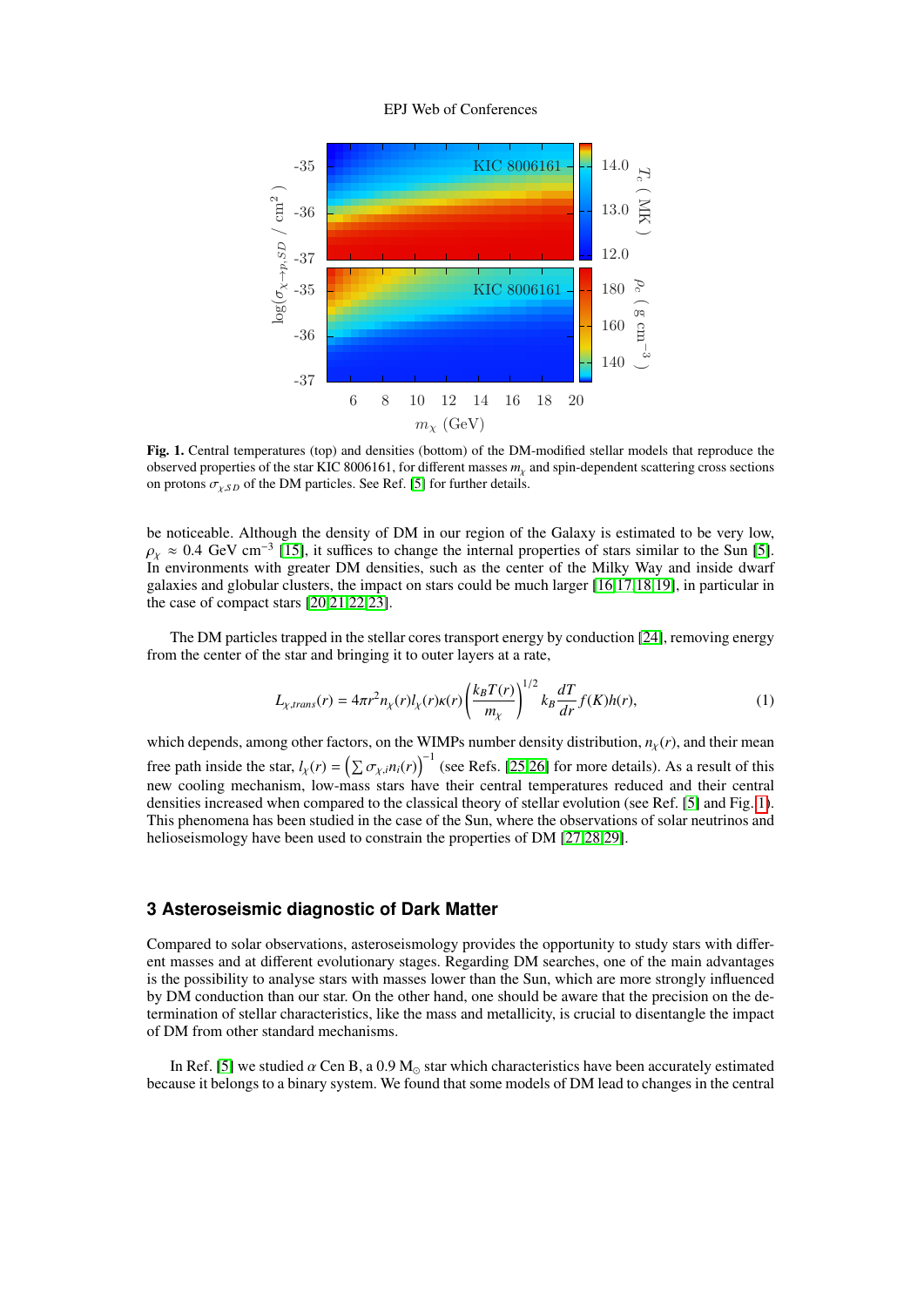The Space Photometry Revolution, CoRoT3-KASC7 joint meeting



<span id="page-2-4"></span>Fig. 2. Upper limits for the DM-proton spin-dependent scattering cross section,  $\sigma_{\gamma,SD}$ , as a function of the DM mass,  $m<sub>x</sub>$ , from an asteroseismic analysis of the star  $\alpha$  Cen B. The existence of asymmetric DM particles with properties above the blue line can be ruled out because they produce a strong impact on the core of the star, leading to a mean small frequency separation,  $\delta v_{02}$ , more than  $2 \sigma$  away from the observations. The filled region shows the uncertainty in the modelling when the observational errors are taken into account. See Ref. [\[5\]](#page-3-0) for further details.

properties of the star that are in conflict with its acoustic oscillations. In particular, the small frequency separation between modes of low degree,

$$
\delta v_{02} = v_{n,0} - v_{n-1,2} \tag{2}
$$

was found to be in conflict with the observations for the modified stellar models with DM particles with small  $m<sub>x</sub>$  and large  $\sigma<sub>x,SD</sub>$  (see Fig. [2\)](#page-2-4).

Another strong impact of asymmetric DM on main-sequence stars occurs for stars with masses around 1.2  $M_{\odot}$ . These stars can have their small convective cores suppressed due to the efficiency of the extra energy transport by DM conduction. In a recent work [\[30\]](#page-3-25), it was shown that the star KIC 12009504 (also called Dushera) would not have a convective core if certain DM particles exist and, consequently, asteroseismic parameters like frequency ratios [\[31\]](#page-3-26) or parameters such as  $S\{\Delta v\ r_{010}\}$  [\[32\]](#page-3-27) can be used to put limits to the properties of DM (see Fig. [3\)](#page-3-28).

Further constraints on the nature of DM could be set if solar-like oscillations are identified in stars with masses significantly lower than the Sun, such as M dwarf stars. Unfortunately, their faintness and the expected low-amplitude of their oscillations has prevented the detection of pulsations in these low-mass stars [\[34\]](#page-3-29). On the other hand, the recent measurement of gravity modes in the oscillations of Red Giants could also be used to investigate DM because it allows a precise insight in the core of these stars, where DM may be having an impact.

The author acknowledges the support from the Alexander von Humboldt Foundation.

## **References**

- <span id="page-2-0"></span>1. Bertone, G., Nature 468, (2010) 389-393
- <span id="page-2-1"></span>2. Perlmutter, S., Aldering, G., Della Valle, M. *et al.*, Nature 391, (1998) 51-54
- <span id="page-2-2"></span>3. Casanellas, J., Pani, P., Lopes, I. and Cardoso, V., Astrophys. J. 745, (2012) 15
- <span id="page-2-3"></span>4. Bahcall, J. and Bethe, H., Phys. Rev. D 47, (1993) 1298-1301